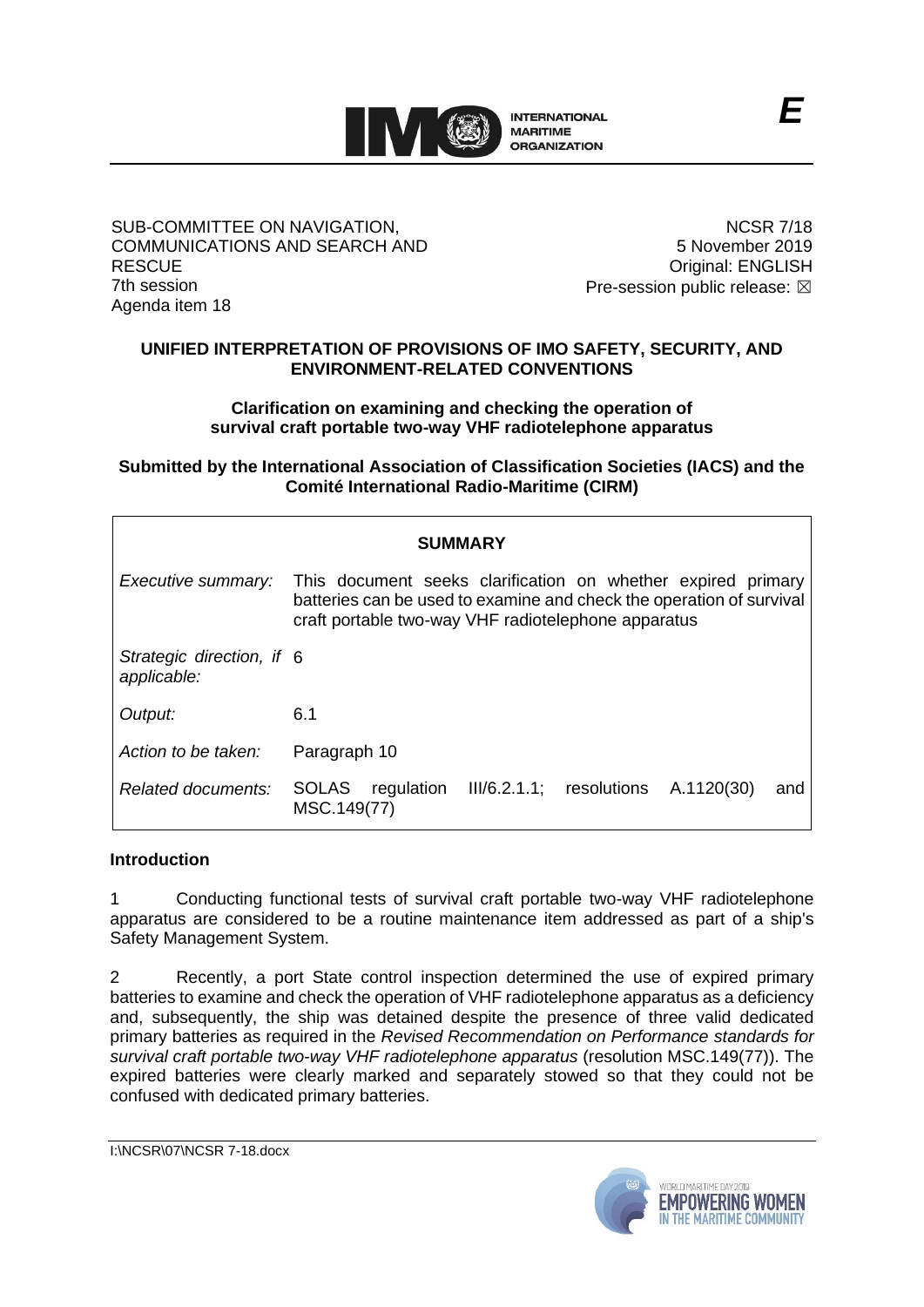# **Background**

3 SOLAS regulation III/6.2.1.1 states:

\_\_\_\_\_\_\_\_\_\_\_\_\_\_\_\_\_\_\_\_\_\_\_\_\_

"At least 3 two-way VHF radiotelephone apparatus shall be provided on every passenger ship and on every cargo ship of 500 gross tonnage and upwards. At least 2 two-way VHF radiotelephone apparatus shall be provided on every cargo ship of 300 gross tonnage and upwards but less than 500 gross tonnage. Such apparatus shall conform to performance standards not inferior to those adopted by the Organization.\* If a fixed two-way VHF radiotelephone apparatus is fitted in a survival craft it shall conform to performance standards not inferior to those adopted by the Organization.\*"

\* Refer to *Performance standards for survival craft two-way VHF radiotelephone apparatus* (resolution A.809(19), as it may be amended, annex 1 or annex 2, as applicable) and resolution MSC.149(77).

4 Paragraphs 12.2, 12.5, 12.6 of the annex to resolution MSC.149(77) on *Revised Recommendation on Performance standards for survival craft portable two-way VHF radiotelephone apparatus*, state:

"12.2 Equipment for which the source of energy is intended to be user-replaceable should be provided with a dedicated primary battery for use in the event of a distress situation. This battery should be equipped with a non-replaceable seal to indicate that it has not been used."

"12.5 Primary batteries should have a shelf life of at least 2 years, and if identified to be user-replaceable should be of a colour or marking as defined in 2.3.13."

"12.6 Batteries not intended for use in the event of a distress situation should be of a colour or marking such that they cannot be confused with batteries intended for such use."

5 Paragraph (EA) 1.2.2.29 of the *Survey Guidelines under the Harmonized System of Survey and Certification (HSSC), 2017* (resolution A.1120(30)) states:

"(EA) 1.2.2.29 examining and checking the operation of two-way VHF radiotelephone apparatus and search and rescue locating devices (SOLAS 74/88/08 reg. III/6);"

### **Discussion**

6 The understanding of the co-sponsors is that the use of expired primary batteries compliant with the requirements of paragraph 12.6 of resolution MSC.149(77) is acceptable and does not constitute a violation of the requirements in force, based on the following rationale.

7 According to the provisions of paragraph 12.6 of resolution MSC.149(77), batteries not intended for use in the event of a distress situation are permitted for use on board.

8 The purpose of examining and checking the operation of two-way VHF radiotelephone apparatus is to verify the apparatus itself is in a satisfactory condition. As such, any battery, other than a dedicated primary sealed battery, such as a secondary rechargeable or primary unsealed battery, may be used for this purpose.